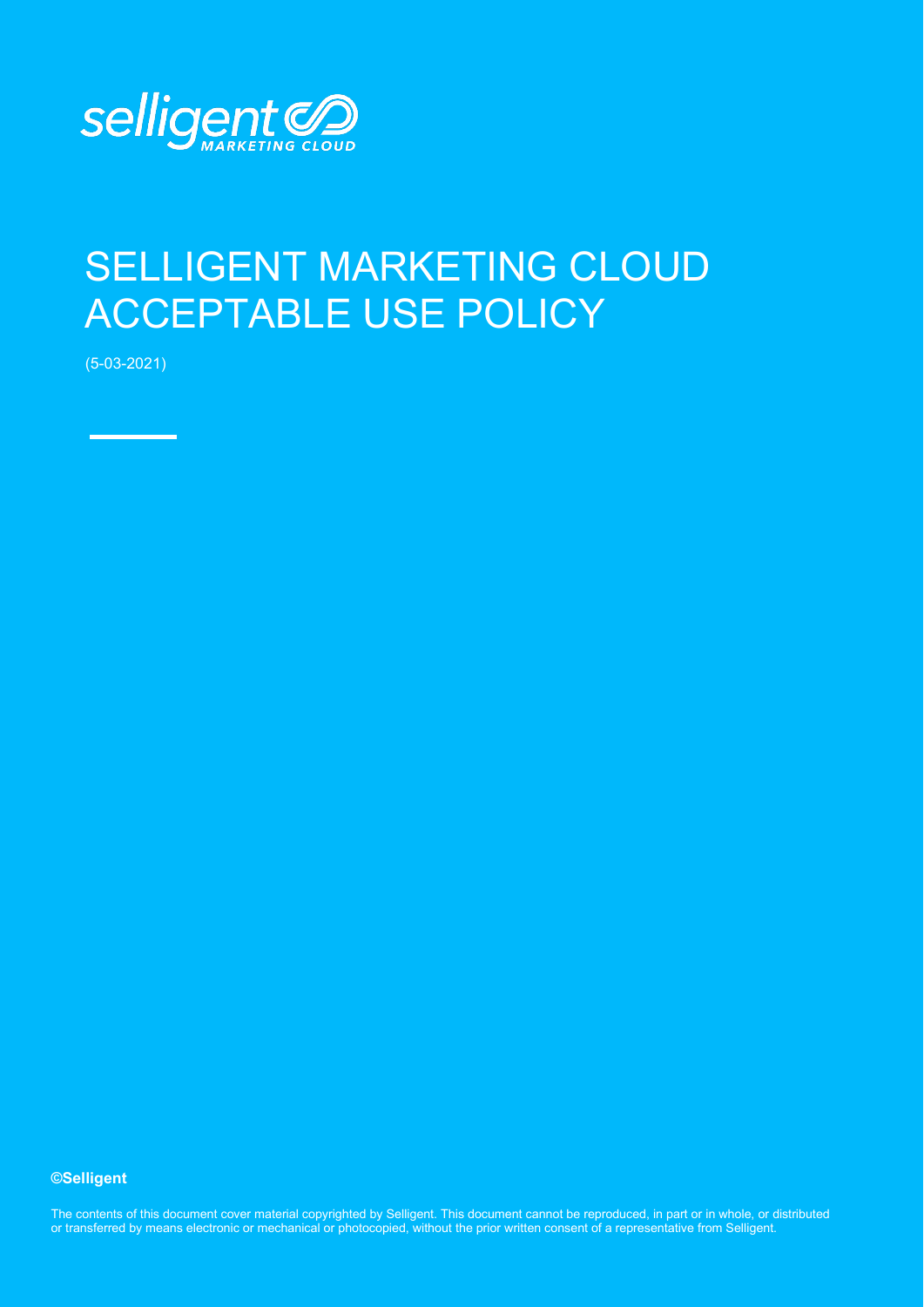## **ACCEPTABLE USE POLICY**

*(Online as of March 5th, 2021)*

This Acceptable Use Policy ("AUP") sets forth required actions and practices, as well as those actions and practices that are unacceptable and prohibited, respecting the use of any product or service created, developed, sold, licensed, delivered, supplied or performed by Selligent Marketing Cloud ("Selligent"), whether directly or through another party, and under a signed agreement or otherwise, including the Platform, Subscription Services, use of the Selligent GRID, and any components thereof (each a "Selligent Product"). Selligent Products, including Selligent GRID, rely on pools of shared IP addresses, all individual actions taken by a single Client can potentially impact on our systems as a whole, as such this AUP is written to protect the interests of public and private entities and individuals providing services on and using the Internet, and the reputation and goodwill of Selligent with such parties, the stability and the availably of Selligent Products, and Selligent intends it to be interpreted for such purpose(s).

Client will ensure its personnel and affiliates and customers authorized to use a Selligent Product, if any, agree to and abide by this AUP; and will remain responsible for violations of this AUP by its personnel and affiliates.

Client shall promptly notify Selligent of any known or suspected violation of this AUP by any User, entity or individual, using the then-current business and/or technical contact information established between Selligent and Client.

1. Client may not use a Selligent Product to directly or indirectly send, transmit, handle, distribute or deliver: (a) unsolicited email in violation of applicable laws ("spam" or "spamming" as defined by Spamhaus (see [https://www.spamhaus.org/consumer/definition/\)](https://www.spamhaus.org/consumer/definition/); (b) email to an address obtained via Internet harvesting methods or any impermissible electronic collection of address or other information; (c) email to an address that is incomplete, inaccurate and/or not updated for all applicable opt-out notifications, using best efforts and best practices in the industry, nor may Client or any User assist in any such actions, nor engage or enlist another to do so; or (d) send any mails that violate the Controlling the Assault of Non-Solicited Pornography and Marketing Act , 15 U.S.C. sec. 7701 et seq. (the "CAN-SPAM Act") or similar laws. Email is not "unsolicited commercial email" within the meaning of this AUP if it complies with all provisions of the CAN-SPAM Act.

2. Client agrees that any use of a Selligent Product will comply with all applicable laws and regulations. Client is responsible for determining whether Selligent's Products are suitable for use considering any laws or regulations applicable to Client (i.e. HIPAA, GLBA, GDPR, CCPA, CASL, Directive on Privacy and Electronic Communications or other applicable laws and/or regulations). Further, Client may not use any Selligent Products for any unlawful or discriminatory activities including, but not limited to, acts prohibited by the Federal Trade Commission Act, Fair Credit Reporting Act, CAN-SPAM Act, Equal Credit Opportunity Act, or other laws that apply to commerce.

3. Client acknowledges that the Services employ the use of cookies and similar tracking technologies ("Cookies"), as further described in Selligent's Privacy Policy and the Documentation. Accordingly, Client represents and warrants that it has taken (i) all necessary and appropriate steps to comply with applicable laws, including, if applicable, by maintaining appropriate notice and consent mechanisms, and (ii) industry best practices, to enable Selligent Services to deploy Cookies lawfully and collect data lawfully on behalf of the Client.

4. In addition, and without limitation to any preceding paragraph, Client may not directly or indirectly send, transmit, handle, distribute or deliver any email using a Selligent Product (nor assist in any such action, nor engage or enlist another to do so) with content, or in a manner that: (a) is threatening, abusive, harassing, or defamatory; (b) is deceptive, false, misleading, fraudulent or pursuing criminal or otherwise unlawful purposes; (c) is invasive of another's privacy; (d) contains vulgar, obscene or indecent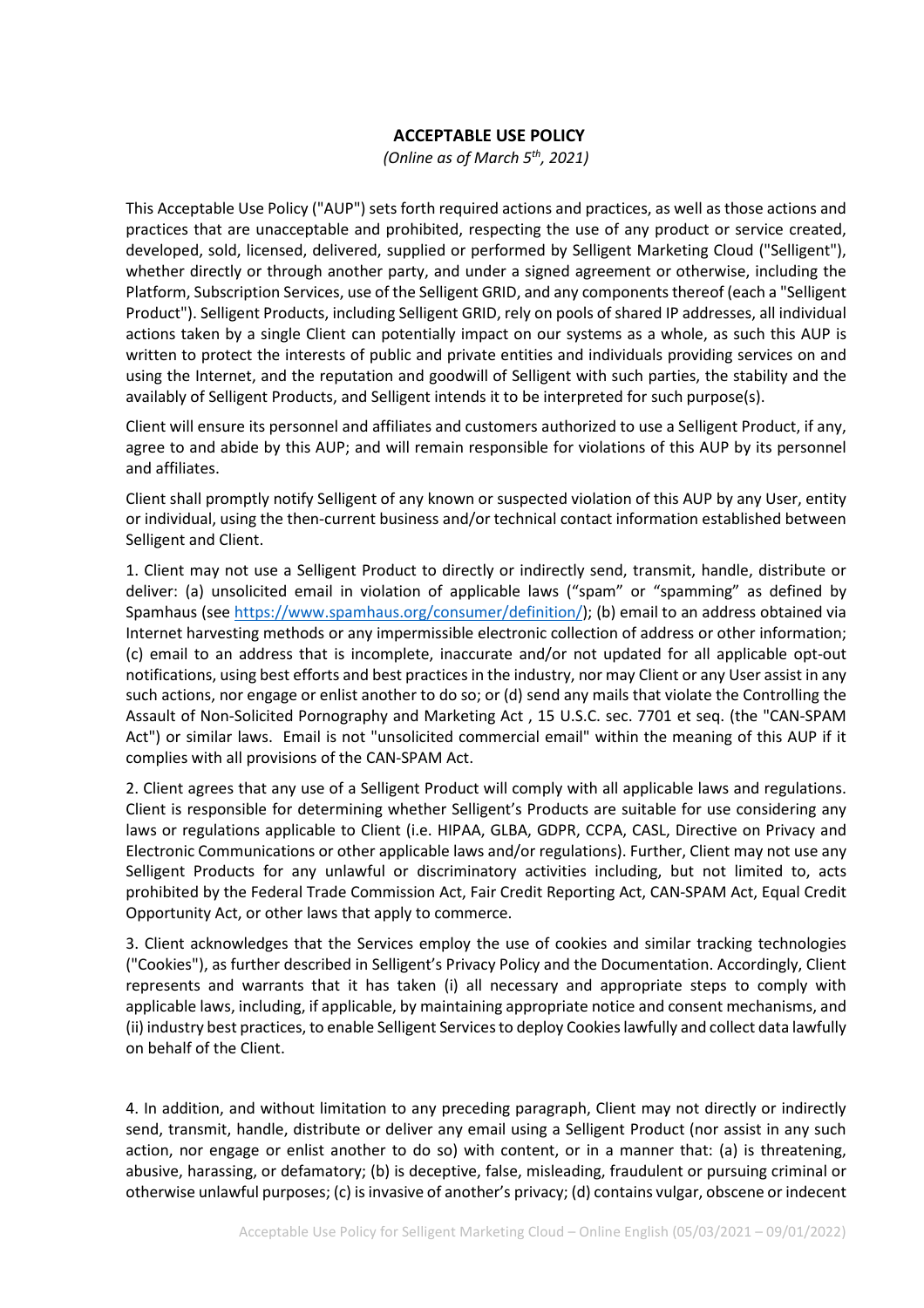material; (e) infringes a third party's intellectual property right(s); (f) violates export control laws and/or regulations; (g) violates the usage standards or rules of an entity affected by Client's use, including without limitation any ISP, ESP, or news or user group (and including by way of example and not limitation circumventing or exceeding equipment use rights and restrictions and/or location and path identification detail); (h) is legally actionable between private parties and/or (i) is in violation of any applicable local, state, national or international law or regulation.

5. In addition, and without limitation to any preceding or subsequent paragraph, Client warrants and represents that while using any Selligent Service, it will:

**(a)** use commercially reasonable security precautions, including encrypting any Consumer Data transmitted to Selligent and/or any of its Affiliate's servers or storage devices;

**(b)** cooperate with Selligent's reasonable investigations of services outages, security problems and/or any suspected breach of this Agreement, including all Exhibit(s) and Service Orders, and immediately act upon each reasonable request of Selligent to remove and/or adapt its own content and/or use of the Services (e.g. to avoid hindrance of Services' performance to other Selligent clients);

**(c)** include the recipient's e-mail address in the body of the message or in the "TO" line of the e-mail;

**(d)** upon request, or as needed throughout the term, respond to any third-party complaints, promptly provide any available information documenting the business relationship or consent of the involved parties and otherwise reasonably cooperate in responding to complaints and mitigating the effects related to such complaints on applicable third-party cloud hosting provider's networks or Selligent's provision of the Service(s);

**(e)** post a privacy policy for each domain named in or associated with each mailing;

**(f)** post an e-mail address for complaints (such as abuse@yourdomain.com) in a conspicuous place on each website named in or associated with each mailing and promptly respond to messages sent to such address;

**(g)** not alter or obscure mail headers or assume a sender's identity without the sender's explicit permission;

**(h)** honor revocations of consent or unsubscribe requests, and notify recipients of the same;

**(i)** properly handle and process notices sent to Client by any person claiming Client Data violates such person's rights;

**(j)** comply with any applicable laws, rules or regulations governing the Use of the Selligent Platform and Services; and

**(k)** not to store any data in the Platform that would violate the security, stability or integrity of any network, computer, communications system, software application, network or computing device.

6. Client agrees not to use a Selligent Product in a way that, whether intentional or unintentional and with or without a disruptive or malicious manner, intent or purpose, impacts the normal functioning, operation, privacy, integrity or security of the Services, or of the Platform, or of another's account(s), domain name(s), URL(s), website(s), network(s), system(s), facilities, equipment, data, other information or property, or business operations, or gains unauthorized access to, or uses, monitors or makes an unauthorized reference to, any such item(s) without such party's express prior consent. Client agree to not use the Platform or Services to send or store material (including meta-tags, hyperlinks, deeplinks or comparable references) which is infringing, libelous, contrary to public order or common decency (including pornographic material) or otherwise unlawful or tortious, including material harmful to children or violative of any third-party privacy rights. Examples, without limitation of such prohibited actions include, hacking, spoofing, denial of service, mailbombing, sending and/or storing any material that contains or transmits any virus or propagating worm(s), trojan horses, malware (whether spyware,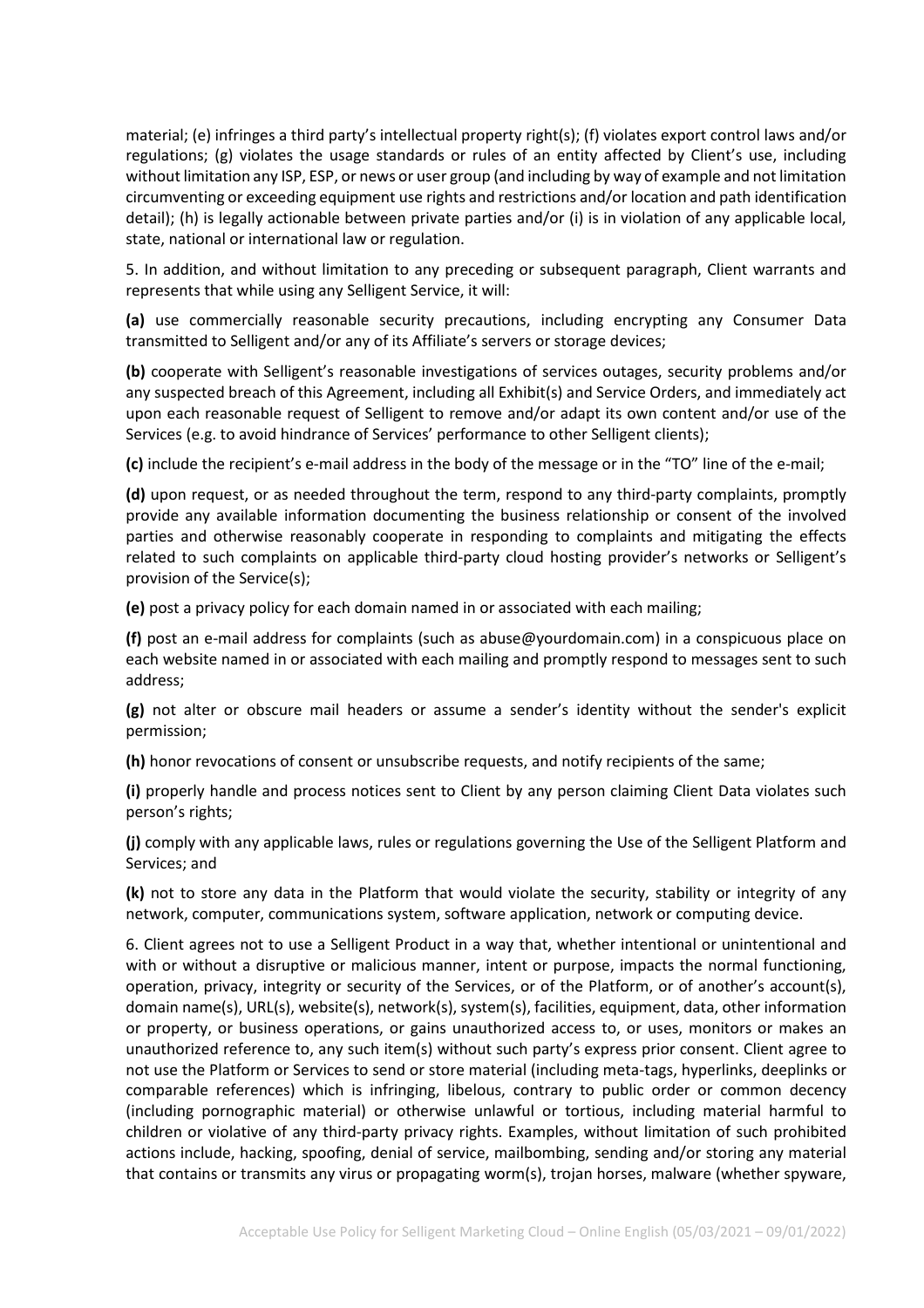adware or other such file or program), or other harmful computer code, files, scripts, agents or programs or using low quality database, below market standard.

7. In addition, and without limitation to any preceding paragraph, Client warrants each email address provided by Client to Selligent for use by Selligent in providing a Selligent Product complies with the preceding paragraphs. Client acknowledges and agrees Selligent has no liability to it or any other party for use of any data or information as provided to Selligent by Client for the use for which it was provided.

8. Client agrees, except to the extent express prior written permission has been given for any such use, not to use any name, logo, tagline or other mark of Selligent or a Selligent Product, or any identifier or tag generated by a Selligent Product: (a) as a hypertext link to any website or other location (except as provided for or enabled expressly by Selligent), or (b) to imply identification with Selligent as an employee, contractor, agent or other similar representative capacity. Client also agrees not to remove or alter any such items as may have been provided or enabled by Selligent.

9. In addition, and without limitation to any preceding paragraph, Client agrees that this AUP applies to any voice or message to mail, fax to mail, mail to fax or other voice or text note or message that utilizes the internet or email as a part of transmission in the path from origination to delivery in any medium through the Selligent Services or Platform.

10. Client shall not use the Services or the Platform: (a) for activities or purposes for which the Platform or Services require specific certifications (e.g., Payment Card Industry ("PCI") compliance), disaster recovery services, the sending of videos, the hosting of videos within the Platform or Services, the use of bandwidth in an abusive manner (i.e. the attachment of large files to e-mails); (b) in excess of the Platform limitations set forth in the Documentation; (c) in a manner adversely affecting the Services' usability for Selligent and/or its Affiliates, including for Selligent's and/or its Affiliates other clients; or (d) for storing any personally identifiable medical, healthcare or financial related data.

11. Delivery rates of campaigns sent through the Selligent Grid are monitored by Selligent. In the event that delivery rates are observed below ninety percent (90%), User's campaign will be automatically paused. After analysis by Selligent's deliverability team, the campaign will either resume or be cancelled. In the event of repeatedly cancelled campaigns, Selligent may decide to isolate a client's Service, from other's clients on the shared Platform. This will result in slower campaigns.

12. Breach of this AUP is grounds for immediate suspension, revocation of license and/or termination by Selligent, for cause, of the Agreement governing the license or sale of the Selligent Product(s), but only as and so the extent provided in the Agreement.

13. User acknowledges Selligent may disclose information regarding User's use of Selligent Product(s) to satisfy any law, regulation, government request, court order, subpoena or other legal process, in accordance with the confidentiality obligations contained within the Agreement.

14. Selligent reserves the right to supplement, modify, amend or supersede this AUP, notifying User via e-mail or a partner or user portal, or by posting a revised copy on the Selligent website. User agrees to review the AUP on a regular basis and remain in compliance at all times.

This Acceptable Use Policy ("AUP") sets forth required actions and practices, as well as those actions and practices that are unacceptable and prohibited, respecting the use of any product or service created, developed, sold, licensed, delivered, supplied or performed by Selligent Marketing Cloud ("Selligent"), whether directly or through another party, and under a signed agreement or otherwise, including use of the Selligent GRID (each a "Selligent Product"). Selligent Products, including Selligent GRID, rely on pools of shared IP addresses, all individual actions taken by a single client can potentially impact on our systems as a whole, as such this AUP is written to protect the interests of public and private entities and individuals providing services on and using the Internet, and the reputation and goodwill of Selligent with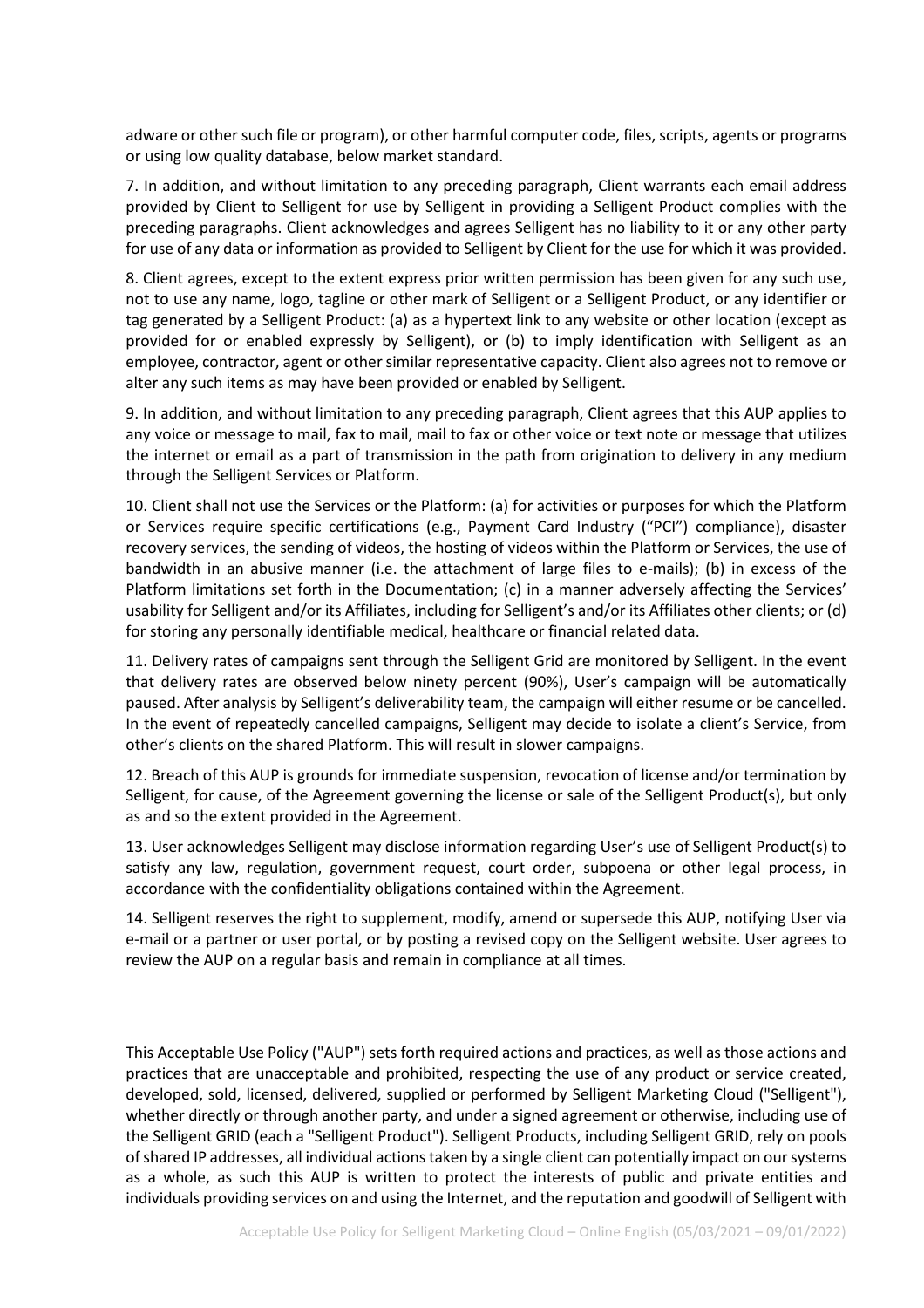such parties, the stability and the availably of Selligent Products, and Selligent intends it to be interpreted for such purpose(s).

Each entity and individual providing services with or using a Selligent Product ("User") agrees to abide by this AUP. Agreement is made by: (a) signature on this document or another document referencing the Selligent AUP; (b) electronic means on a website or URL; and/or (c) written or electronic means provided with delivery, or on installation or use of, a Selligent Product or Service. By any such action, User agrees: (a) it has read and understands this AUP; (b) it will ensure its personnel and affiliates and customers authorized to use a Selligent Product, if any, agree to and abide by this AUP; and (c) it is responsible for violations of this AUP by any entity identified in subparagraph (b) of this paragraph.

User shall promptly notify Selligent of any known or suspected violation of this AUP by an entity or individual, using the then-current business and/or technical contact information established between Selligent and User.

1. User may not use a Selligent Product to directly or indirectly send, transmit, handle, distribute or deliver: (a) unsolicited email ("spam" or "spamming" as defined by Spamhaus (see [https://www.spamhaus.org/consumer/definition/\)](https://www.spamhaus.org/consumer/definition/); (b) email to an address obtained via Internet harvesting methods or any impermissible electronic collection of address or other information; (c) email to an address that is incomplete, inaccurate and/or not updated for all applicable opt-out notifications, using best efforts and best practices in the industry, nor may User assist in any such actions, nor engage or enlist another to do so; or (d) send any mails that violate CAN-SPAM or similar laws.

Email is not unsolicited within the meaning of this AUP if it complies with all provisions of the CAN-SPAM Act of 2003 (Controlling the Assault of Non-Solicited Pornography and Marketing Act) , 15 U.S.C. sec. 7701 et seq.

2. User agrees that any use of a Selligent Product will comply with all applicable laws and regulations. User is responsible for determining whether Selligent's Products are suitable for use considering any laws or regulations applicable to User (i.e. HIPAA, GLBA, GDPR, Directive on Privacy and Electronic Communications or other applicable laws and/or regulations). User may not use any Selligent Products for any unlawful or discriminatory activities including, but not limited to, acts prohibited by the Federal Trade Commission Act, Fair Credit Reporting Act, Equal Credit Opportunity Act, or other laws that apply to commerce.

3.In addition, and without limitation to any preceding paragraph, User may not directly or indirectly send, transmit, handle, distribute or deliver any email using a Selligent Product (nor assist in any such action, nor engage or enlist another to do so) with content, or in a manner that: (a) is threatening, abusive, harassing, or defamatory; (b) is deceptive, false, misleading or fraudulent; (c) is invasive of another's privacy; (d) contains vulgar, obscene or indecent material; (e) infringes a third party's intellectual property right(s); (f) violates export control laws and/or regulations; (g) violates the usage standards or rules of an entity affected by User's use, including without limitation any ISP, ESP, or news or user group (and including by way of example and not limitation circumventing or exceeding equipment use rights and restrictions and/or location and path identification detail); (h) is legally actionable between private parties and/or (i) is in violation of any applicable local, state, national or international law or regulation, including without limitation the CAN-SPAM Act of 2003 (Controlling the Assault of Non-Solicited Pornography and Marketing Act) , 15 U.S.C. sec. 7701 et seq.

4. In addition, and without limitation to any preceding paragraph, User warrants that each email sent by or for it using a Selligent Product shall contain, for User and any entity on behalf of which it is providing any product or service: (a) current and accurate full legal entity name or tradename, full and accurate detail in the header and/or footer and respecting any other identifying and contact information provided by User, including without limitation respecting domain name(s) or URL(s); (b) an advisement that the recipient may unsubscribe, opt-out or otherwise demand that use of its information cease for unsolicited or otherwise impermissible and/or inappropriate communication(s) as described herein; and (c)